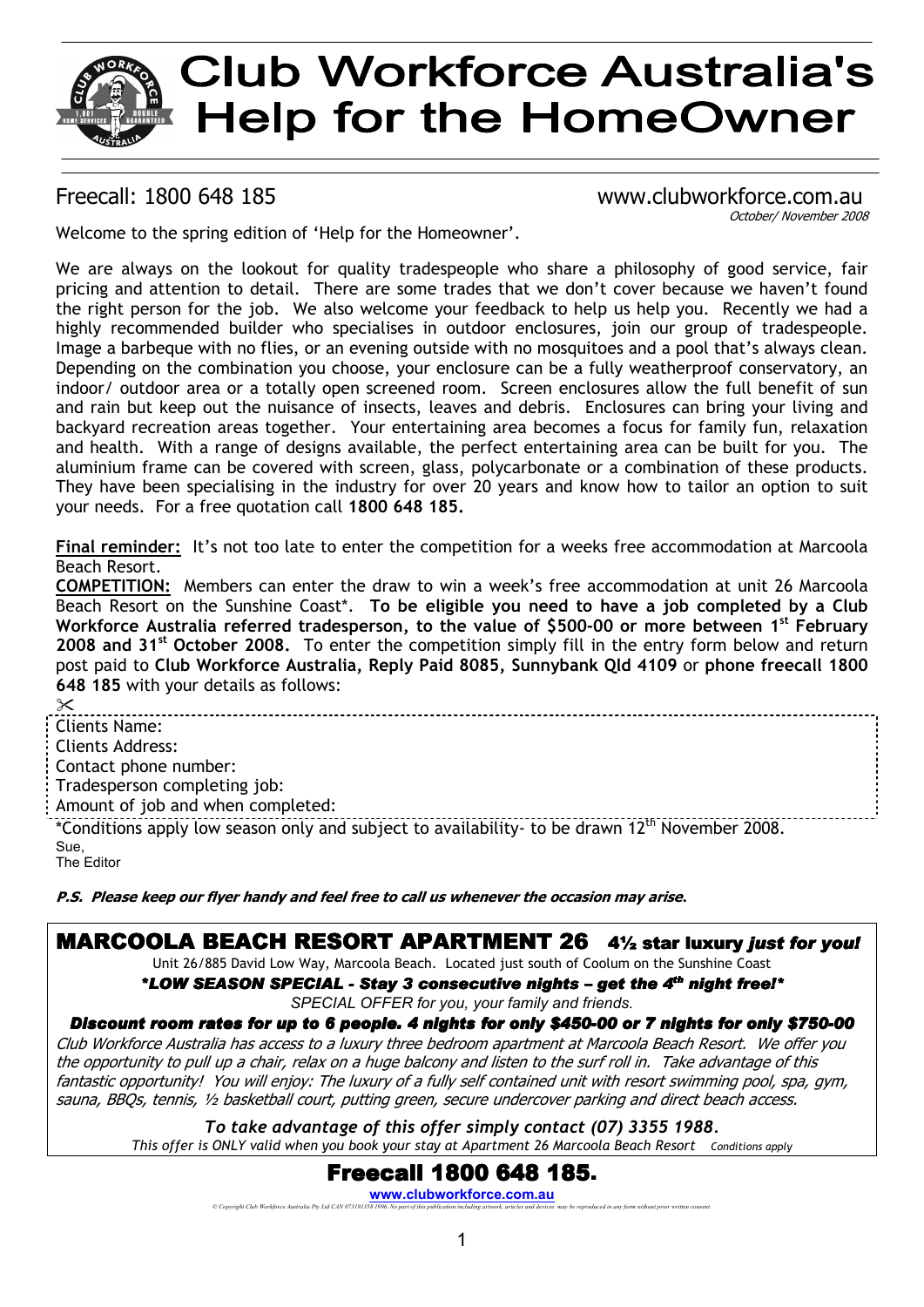# **BUGS, RODENTS & TERMITES**

Our pest control people provide you with the following:

- No delays to all suburbs.
- No fuss you don't have to empty cupboards.
- Safe products and professional service health and safety is a priority.
- Value for money we control pests, we don't just spray surfaces.
- Registered, accredited and licensed tradespeople.
- Guaranteed service, giving you peace of mind.
- A complete pest control services all suburbs, all pests, all types of premises,

# **RENOVATIONS, REPAIRS & MAINTENANCE**

We introduce to you contractors who can repair, modernise and maintain your home. We have tradesmen and handymen available to cover most jobs. For quality work carried out by registered builders and tradesmen, call us today.

| 闔 | carpentry   |
|---|-------------|
| 闔 | plumbing    |
| 量 | drainage    |
| 量 | concreting  |
| 重 | bricklaying |
| 量 | tiling      |
| 量 | painting    |
| 量 | roofing     |
| 重 | fencing     |
| 量 | carpets etc |

# **BATHROOM RENOVATIONS**

Thinking of adding a new bathroom or modernising your existing bathroom or ensuite?

Is your bathroom vanity bench top looking tired and worn… no matter how much you clean it, the area never looks fresh or clean anymore?

Do you just want to replace your cracked or broken bathroom tiles or splashbacks … the ones you just keep hoping won't fall off when you next clean them?

Thinking of adding a spa bath, a new shower, hand basin, sink or toilet or just rejuvenating your existing bathroom?

pest inspection audit, property inspections.

• We offer free advice and quotations. You know up front what it will cost, and we tailor our service to meet your needs.

~ Special ~

Readers are offered a discount special price on general pest control with every termite inspection.

To book your termite inspection and or pest control service call today.

#### **FREECALL 1800 648 185**

For all extensions, alterations, repairs or maintenance, Club Workforce Australia has been providing quality tradesmen since 1989.

Our tradespeople are registered, licensed and insured. They understand the council and building regulations and construction requirements that ensure a renovation that will last.

Our handymen have been completing small jobs and repairs for homeowners for more than a decade. They have extensive experience in a range of general household needs.

#### **FREECALL 1800 648 185**

Our tradespeople specialise in complete or partial bathroom renovations. Most people have a budget to work to and they can tailor the work you need to suit your budget.

We have registered tradespeople who offer advice and an obligation free quotation. Specialising in water proofing, sheeting, plumbing, tiling and vanity units.

We have been providing homeowners with free access to bathroom renovators since 1989. Introducing you to the right tradespeople, the first time, so your time is not wasted.

#### **FREECALL 1800 648 185**